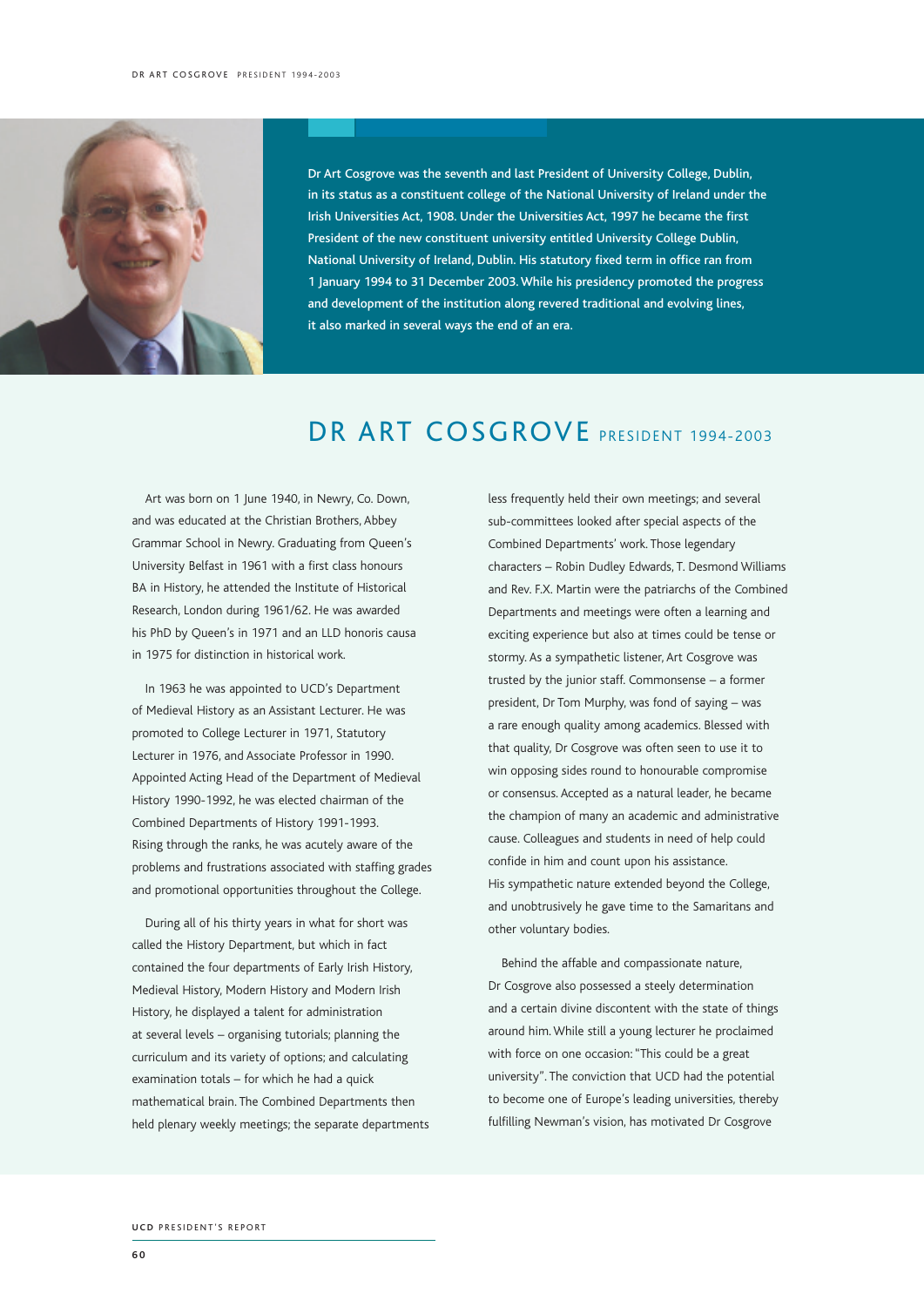throughout his career. Dissatisfaction with the way things then were in the College turned him into an active reformer; and he became a founder member of the UCD branch of the Workers' Union of Ireland. When the boilermen went on strike he honoured his trade union principles by not passing the picket, despite a warning that academics who so behaved would suffer a deduction in salary if reported by the head of their Department. He also found fault with those tentative early efforts to establish academic Assessment Boards, and on more than one occasion argued against their recommendations.

Nor had he during all this welter of College politics neglected historical research and scholarship. On the contrary, he contributed significantly to the academic reputation of the Department – displaying, especially, a flair for organising team-work and editing the results. He planned the ten volume Helicon History of Ireland; acted as one of its general editors; and contributed to the series the volume entitled *Late Medieval Ireland, 1370-1541*. A member of the Board of Editors of the Royal Irish Academy's multi-volume *A New History of Ireland*, he was appointed sole editor of volume 2, to which he contributed four of its chapters. He was also the editor or co-editor of four other books on Irish history, and the author of around 20 articles or chapters in these works or in the learned journals. An active member of several learned societies and professional bodies, he was for a number of years President of the Dublin Historical Association and editor of its publications. He also served a term as President of the Irish Historical Society.

Involvement in activities to improve conditions in the College led to his membership of the College Promotions Committee 1976-78, and then to his election to the Governing Body in 1979, on which and its successor, the Governing Authority, he was to serve for the following 25 years. As a member of the Governing Body he was subsequently elected or appointed to several of its sub-committees. Throughout that time he served continuously on the Finance Committee; was Chairman

of the College Library Committee; was a member of the Committee on Equal Opportunities; the President's University Development Committee; and the President's Advisory Committee on Student Residences. He was elected in 1986 to the Senate of the National University of Ireland, on which body his membership continued until his retirement from the presidency of UCD. As procedures for electing the College's chief officer then stood, this vast experience of College affairs placed him firmly in the running for presidential office when Dr Masterson retired in December 1993.

Not that all of his attempts at winning elections had proved successful. He was the defeated candidate on two occasions – 1981 and again in 1984 – for the Deanship of the Faculty of Arts. He was also unsuccessful in his bid for the Registrarship in 1986. But electoral defeats as well as victories were all taken in his stride. He was not the favoured candidate of the Academic Council when it expressed its preferences among the candidates for the presidency. When, however, it came to the Governing Body, whose function it was to to make representations to the Senate as to the filling of the vacancy, Dr Cosgrove's position was assured and his name was duly forwarded to the Senate for appointment.

Dr Cosgrove was the first non-UCD graduate to be elected President of the College. But long before his presidency, and after 30 years on the staff, he had become more of a UCD man than UCD graduates themselves – "Hiberniores ipsis Hibernis" as the title of one of his own articles had it. It was said of the medievalist in George Eliot's Middlemarch: "Oh, he dreams footnotes, and they run away with all his brains". If some doubted that a medievalist was the safest person to be put in charge of a modern progressive university, they soon had their doubts dispelled. For there was nothing impractical or absent-minded about Dr Cosgrove: he carried with him into the presidential office that flair for team-work, administrative efficiency, and crusading spirit that had marked him out as a humble Assistant.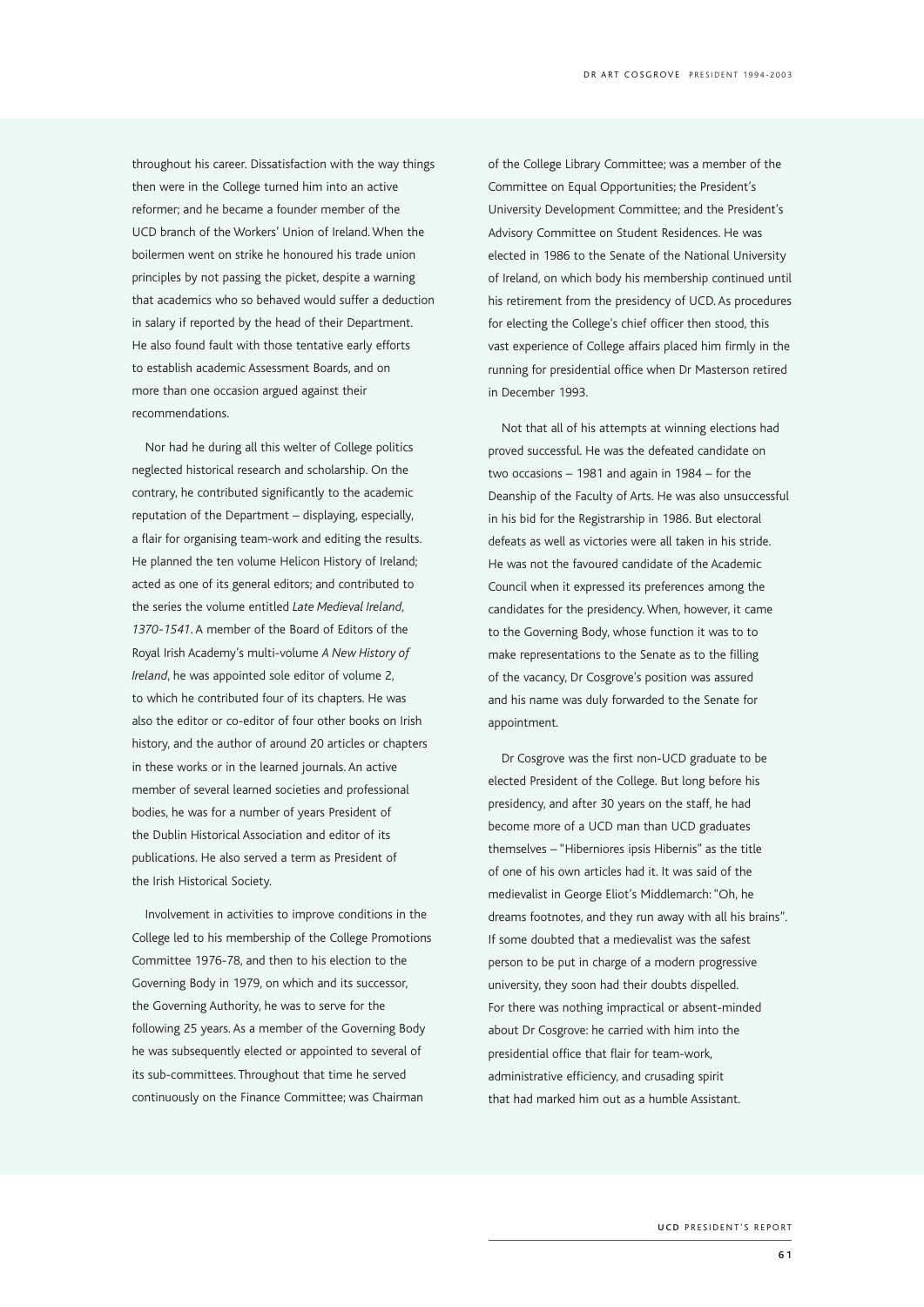He began his presidential task with enthusiasm and a set of objectives for the development of the human and physical resources. The virtues which he had displayed during the previous 30 years in the History Department and in the wider College environment he was now to apply in his role as efficient head and chief officer of the institution. Many had been won over to his side by the warmth and openness of his nature, the straightforwardness of his dealings, the shrewdness of his negotiations. A lively conversationalist and witty raconteur, he had a friendly word for those he dealt with, as well as the sympathetic ear. Dr Caroline Hussey, who served as Registrar throughout Dr Cosgrove's presidency, was to put on record that they never had a cross word during the 10 years of their working relationship and this she attributed to the President's people skills. That he could talk knowingly about sport, especially horse-racing and football, with the local authority representatives on the Governing Body, gave him an advantage to be used wisely in pursuing his policies. Sporting-talk was a genuine interest and an asset that had been cultivated since he was a youth assisting in his father's pub in Newry. It used to be said of Dr Coffey, the first President of UCD, that he was never at a loss for any student's name or background or record. In the much larger College of the 1970s and 1980s, President Tom Murphy was reputed to know every member of the staff on a first name basis. Art Cosgrove shared something of this same gift for remembering names with these two predecessors. It was a characteristic born of a sincere interest in the welfare of the people around him.

By any standards Dr Cosgrove's stewardship was impressive. In the area of human resources he provided a great deal of work satisfaction for UCD's employees. Among his priorities was the issue of staff development. Additional promotional posts to Associate Professorships and Lectureships were created on a regular basis. And in place of the old method where academics across the Faculties competed against each other for a limited number of posts, a system was put in place whereby senior lectureships were graded against certain well-defined criteria. An improved scheme for the promotion of administrative staff was also introduced.

It was his good fortune to lead UCD during a period of economic prosperity. More Government funds than ever before were made available to the universities for capital spending and research. The captains of industry, commerce and finance could also afford to be generous in their donations to the College. In the period from 1990 up to Dr Cosgrove's first year in office 1994/95, capital building works of some €33m had been undertaken by the College. Nearly €27m of this was accounted for by the Merville residences and the acquisition and development of the Blackrock campus. The remaining capital building development amounted, therefore, to no more than €6m for the first half of the 1990s. The contrast with the last four years of Dr Cosgrove's presidency could not have been more arresting. In the four years before his retirement in 2003, some €230m of capital spending was undertaken. This truly extensive development of the Belfield campus – well beyond the dreams even of a Michael Tierney – began with the completion in 1997 of the Daedalus Building housing a purpose-designed, state-of-the-art Language Centre and Microcomputer Centre, the first of its kind at an Irish university. This was followed over the next couple of years with the Arts Annexe, the Food Science Building, the Student Centre and a major extension to Computer Science. Then followed special-purpose buildings for the Institute for the Study of Social Change, the Centre for Research in Infectious Diseases, The Urban Institute, the extension to Regional and Urban Planning and the Nova Innovation Centre. The building spree culminated in such major projects as the transfer of the Veterinary School from Ballsbridge to a new home for the School of Veterinary Medicine on the Belfield campus, costing €40m approximately; the undergraduate school of the Faculty of Commerce – the Quinn Business School – with its focus on eTechnology and eLearning, at a cost of over €24m; the Conway Institute of Biomolecular and Biomedical Research (to foster research within a multi-disciplinary collaborative environment) and the Health Sciences Complex; and the addition of the Glenomena residences to the on-campus student accommodation.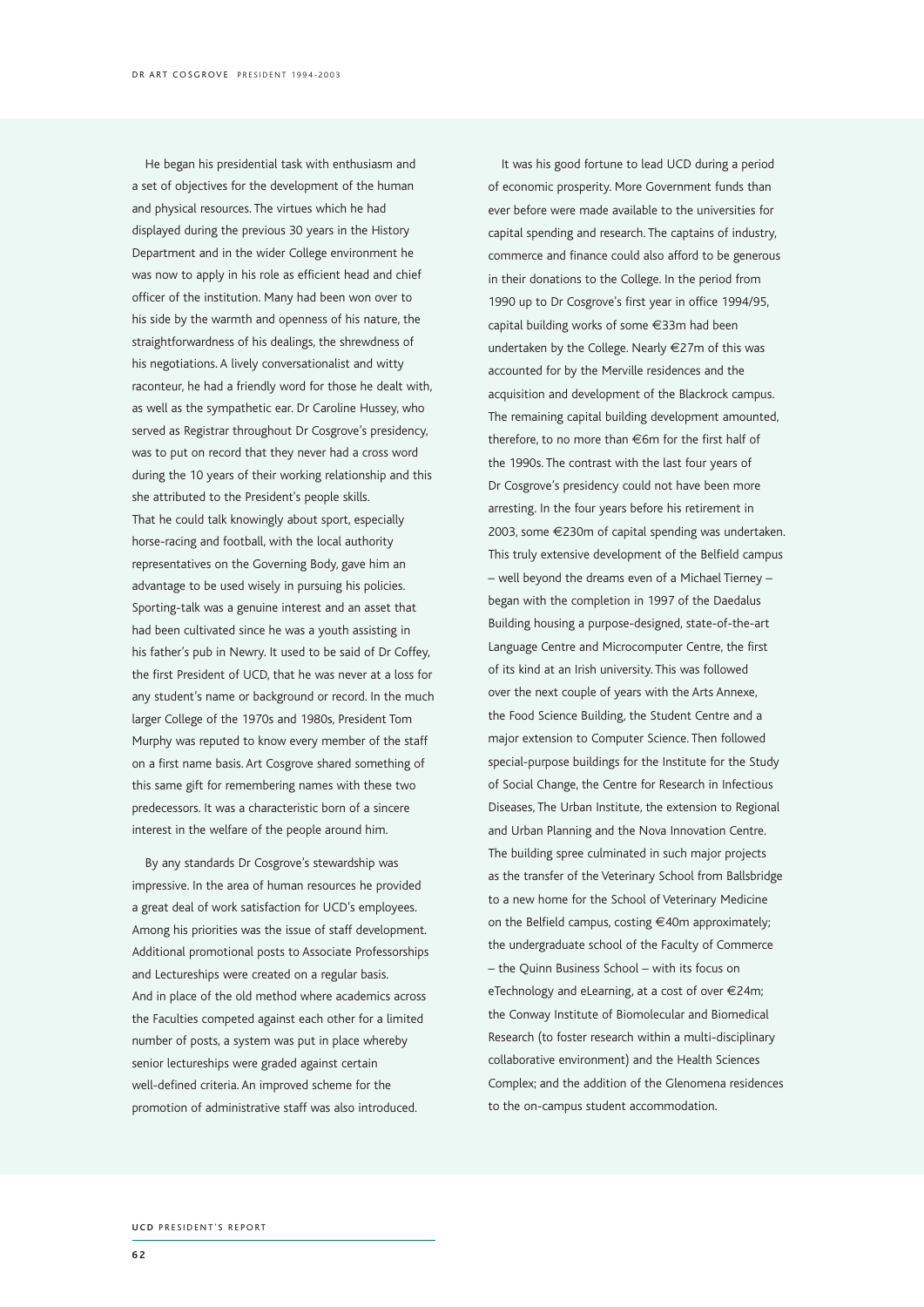The Veterinary School and the Student Centre especially had been long-talked-of objectives since the 1960s. The other buildings and extensions reflected the College's response to the advances, developments and needs of a rapidly changing society. On Dr Cosgrove's retirement, a students' newspaper dubbed him 'Art the Builder'. While there was much truth in this, it only went part of the way. For the great variety of new constructions on campus also amounted to a monument in bricks and mortar to his strategic vision. The infrastructure of additional buildings was needed to promote excellence of teaching and research, and to guarantee improvement of the working environment and recreational facilities.

It was only in ancient Greece that all that was needed for a university course was a log of wood with a philosopher seated at one end and his pupil at the other. The new buildings reflected a flurry of academic innovation: they provided the latest disciplines with an operational base. And a rush of new Chairs resulted: American Studies, Equality Studies, Disability Studies, eCommerce, Meteorology, and some with titles that were a mystery even to contemporary academics – for example, the Chairs in the new technologies of Genomics, Proteomics and Bioinformatics at the Conway Institute.

During his term as Chairman of the Conference of Heads of the Irish Universities (CHIU) Dr Cosgrove pushed for the introduction of effective systems of Quality Assurance, and persuaded his own College to pilot the proposed scheme. As a result Departments engaged in a process of looking closely at their performances and at how improvements might be made. Multi-disciplinary, cross-faculty and interuniversity collaboration was smoothly promoted. While it was recognised that UCD had to become more and more a research-led university, the President was careful to ensure that this was underpinned by a focus on achieving excellence in teaching. To this end the Centre for Teaching and Learning was established and expanded, and the President's Teaching Awards were conferred regularly.

Alongside the academic, physical and staff developments that had taken place, simultaneously there had also been a marked growth in student numbers. In 1993/94 the overall total was 15,854 of whom postgraduate students numbered 3,635 (almost 23% of the total). By 2002/03 the overall total had grown to 21,339 of whom 5,437 (over 25%) were registered as postgraduates. An Equal Opportunities policy was extended to cater for equality of access for mature students, students with disabilities and students from disadvantaged backgrounds. Dr Cosgrove had always worked well with the students, listened to the policies put forward by the Students' Union, and gave strong support to the sporting clubs and College societies.

Dr Cosgrove would have been the first to acknowledge that he could not on his own have achieved the great advances made by the College during his term of office without the liberal co-operation of his colleagues. He had found himself in charge of a university institution that contained a great variety of talent. He followed his own natural bent and allowed his own substantial virtues to direct his policies. Essentially he was a facilitator, a player-manager. He consulted and delegated widely, and acted on the advice of his committees of the Governing Body, the Academic Council and the Faculties. And throughout his presidency he inspired the support of a loyal cohort, of whom none was more supportive than his wife, Emer. The mother of a large family of five sons and four daughters, nevertheless she gave unfailing and unstinted support to her husband and freely devoted much precious time and energy to assisting him in his leadership of the College. She welcomed parents and students to numerous conferring celebrations, was always the gracious hostess, and many within the College experienced how Art and Emer were always ready to offer comfort to the sick and bereaved among us. When the College invested in Dr Cosgrove it got two for the price of one. Emer, too, had put UCD greatly in her debt.

Dr Cosgrove had presided over 10 years of plenty and progress for the university. During that time he had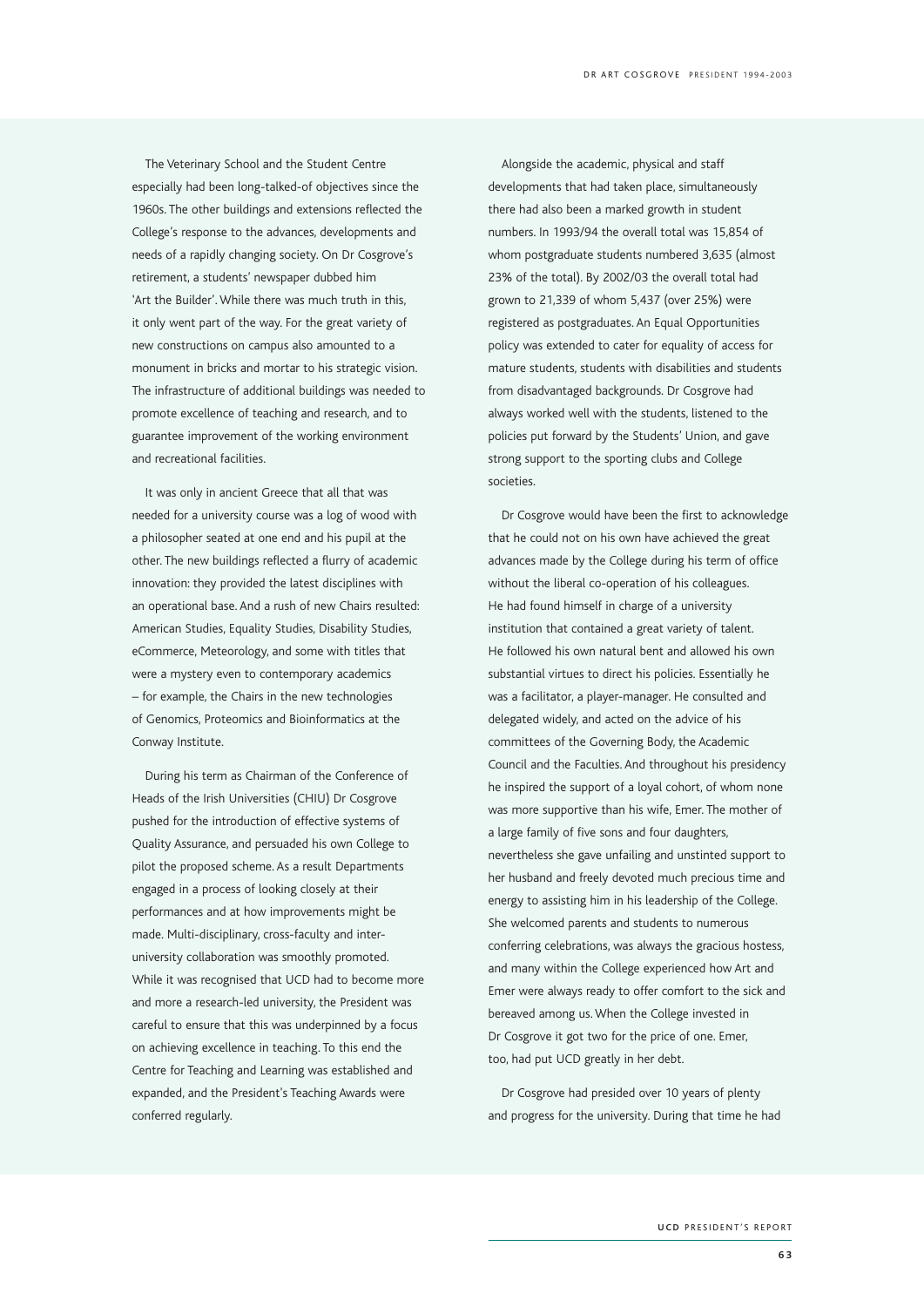consistently and articulately championed UCD's case in discussions and negotiations with Government ministers, the HEA, potential donors and other agencies. He had left the institution in a very healthy situation, and can look back with justifiable pride on his legacy. One of his last acts was to oversee the establishment of new procedures for the appointment of his successor. The procedure adopted ensured that the next President would be appointed under a method very different from that which had given UCD its chief officers down to and including Dr Cosgrove himself. The new President would inherit an honourable tradition; be in a position to build upon what had been achieved; and launch out into the new era in which UCD found itself. And it was typical of the energy and devotion to scholarship that Dr Cosgrove had shown throughout that as soon as he had retired from strenuous office he should take up professionally the study of law and set an example of lifelong learning. He has served UCD well. UCD owes him in return a sincere and grateful acknowledgement of his splendid contribution. Dr Cosgrove and his wife, Emer, have earned the good wishes of the whole university community for many long years of health and happiness.

Donal McCartney *Professor Emeritus of Modern Irish History UCD*

## **UCD** PRESIDENT'S REPORT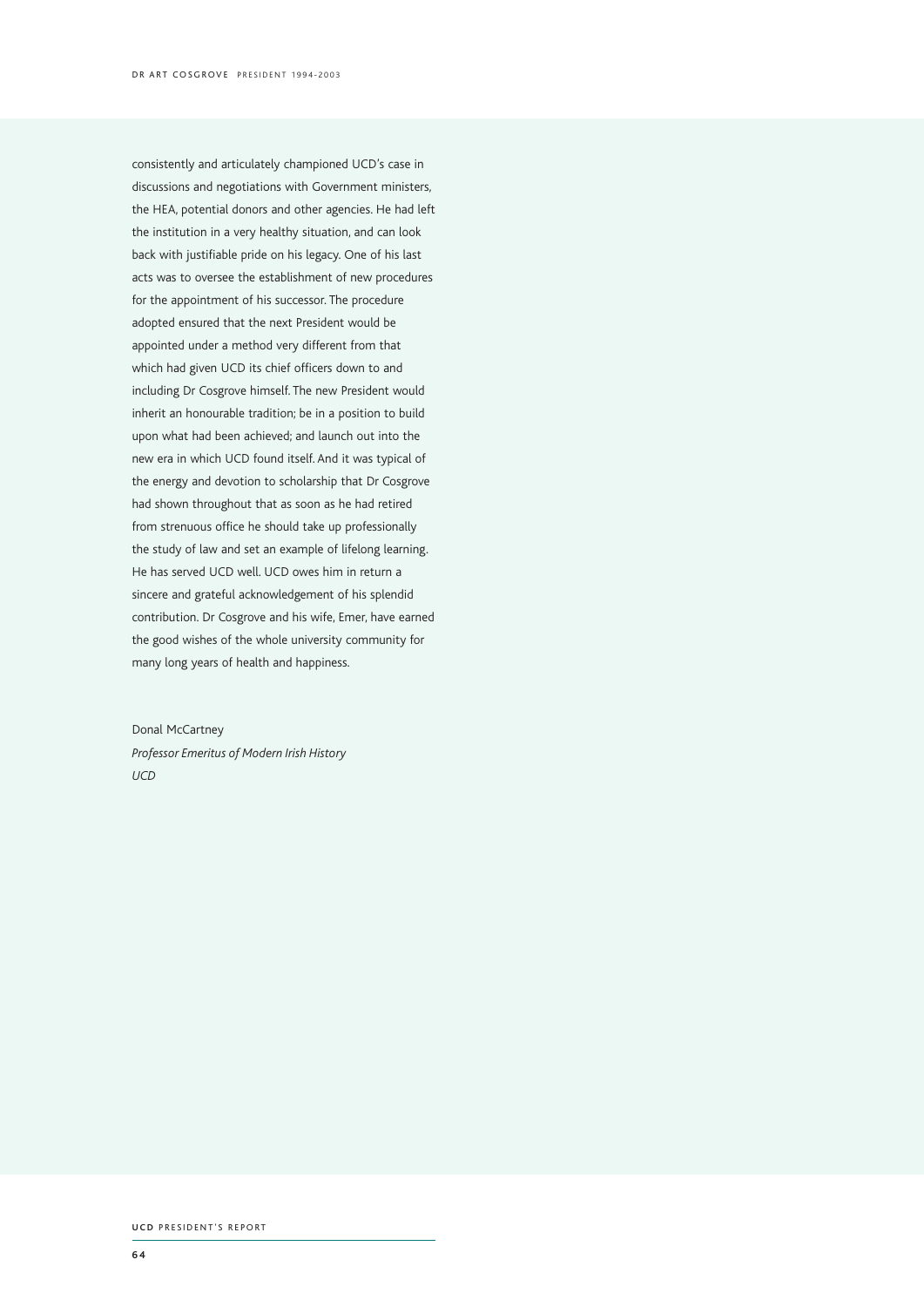